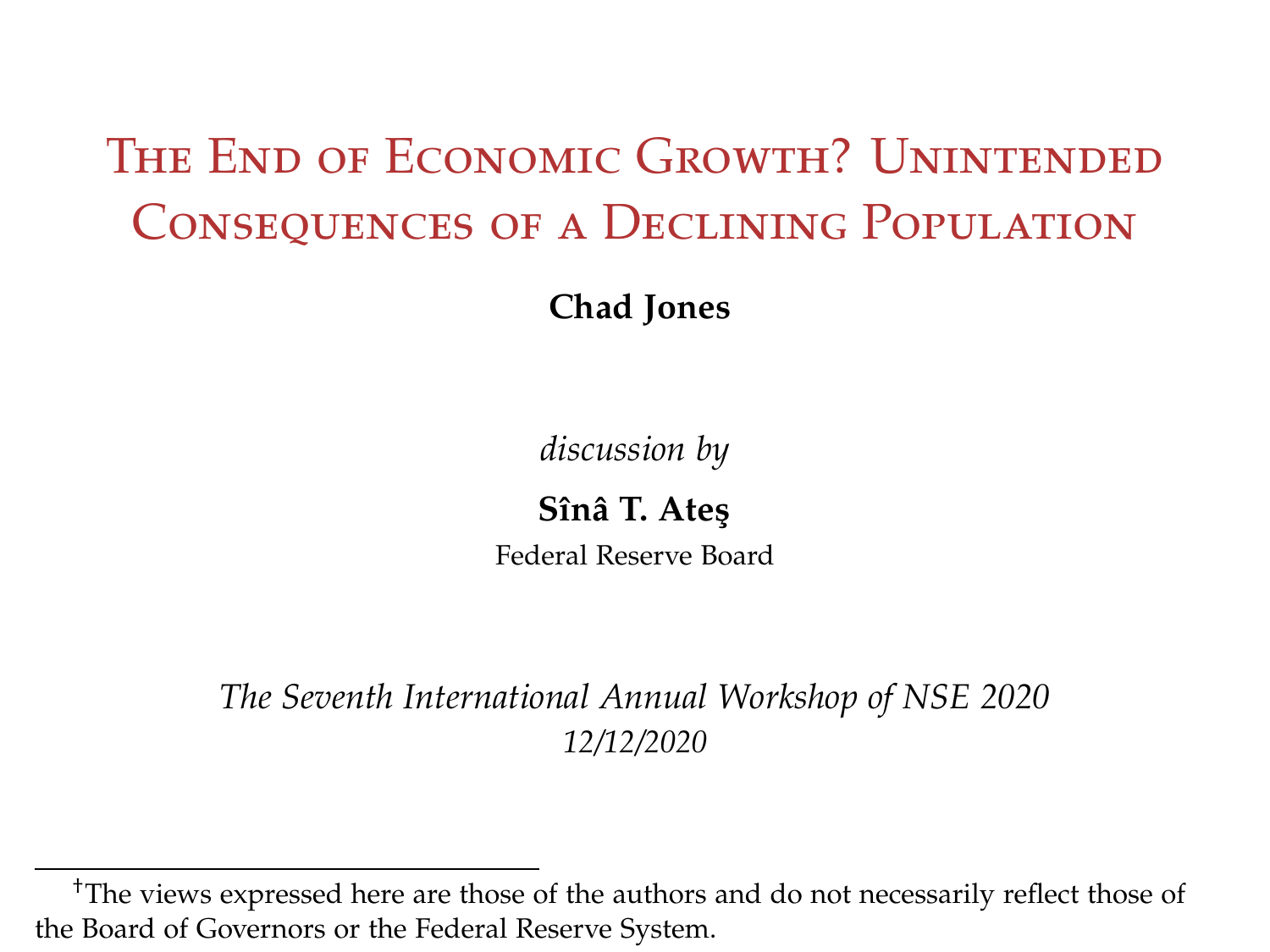- $\triangleright$  Great thought–provoking work!
- $\blacktriangleright$  A straightforward "big" question:

*What does negative population growth imply for economic growth?*

- $\blacktriangleright$  Two main takeaways:
	- $\Rightarrow$  Empty planet (declining popln. & stagnant prosperity) could be an equilibrium!
	- $\Rightarrow$  It could even become an optimal outcome!
- Even more worrying when considered with Bloom et al.  $(2020, AER)$

$$
g = \underbrace{\text{research productivity}}_{\downarrow \text{ Bloom et al. (2020)}} \times \underbrace{\text{# of researchers}}_{\downarrow \text{ in future? this paper}}
$$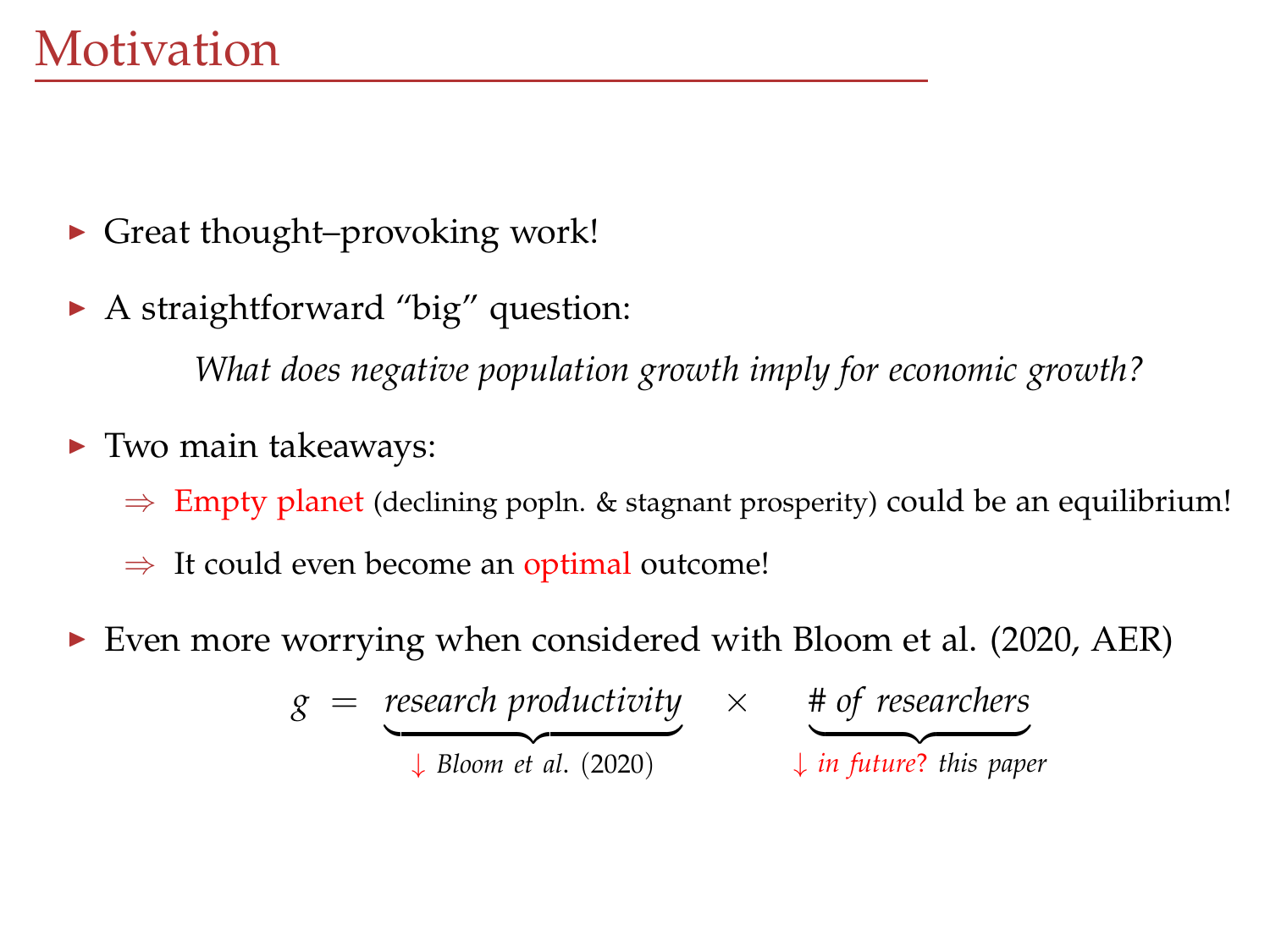2.0% 2.5% High Steady State **POPULATION GROWTH, n(x)**

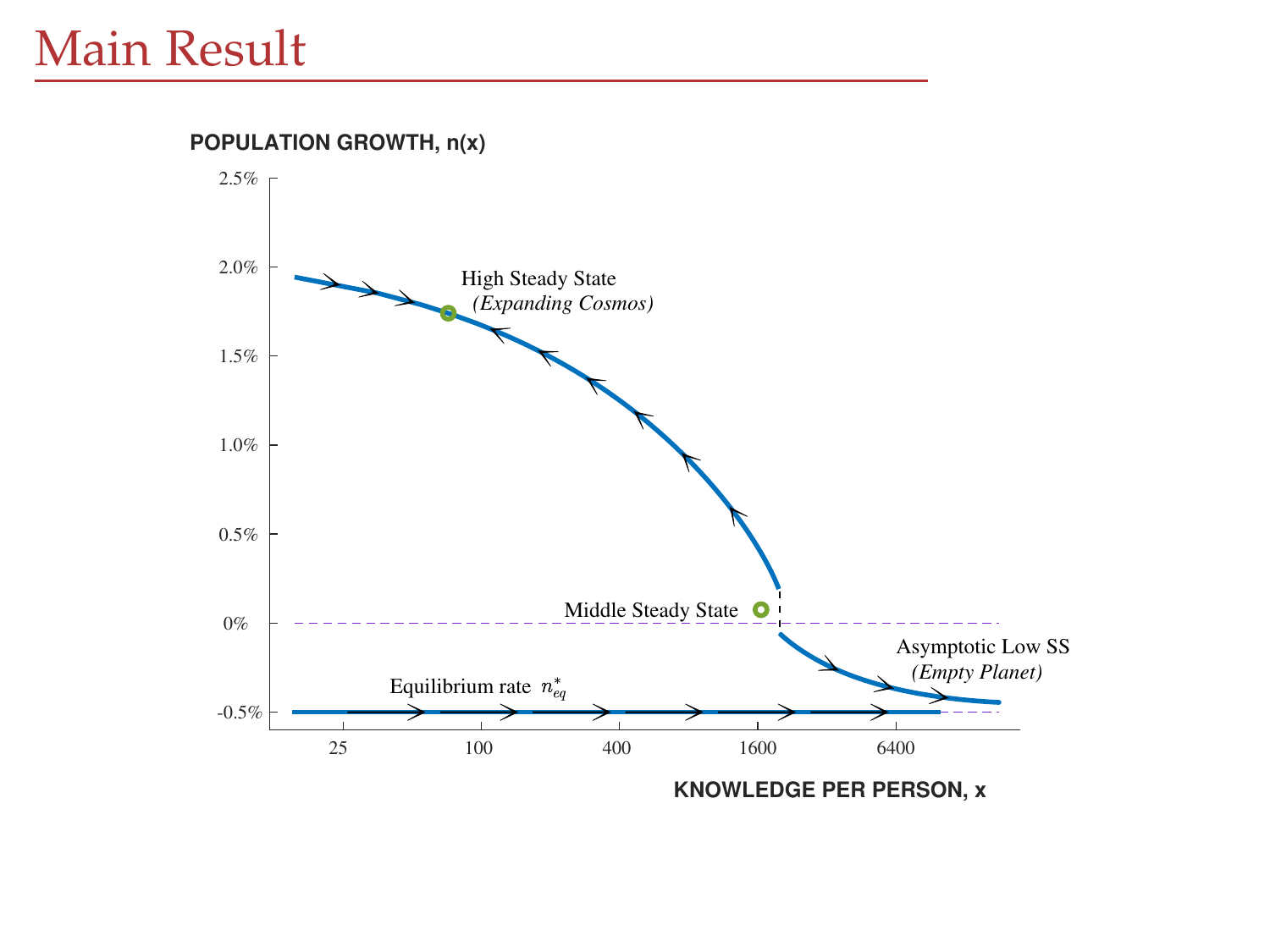25 100 400 1600 6400 -0.5% 0% 0.5% 1.0% 1.5% 2.0% 2.5% High Steady State *(Expanding Cosmos)* Middle Steady State O Equilibrium rate  $n_{eq}^{*}$ Asymptotic Low SS *(Empty Planet)* **POPULATION GROWTH, n(x)**

**KNOWLEDGE PER PERSON, x**

*neq* < 0 *can sustained as a decentralized equilibrium with endogenous fertility decision.*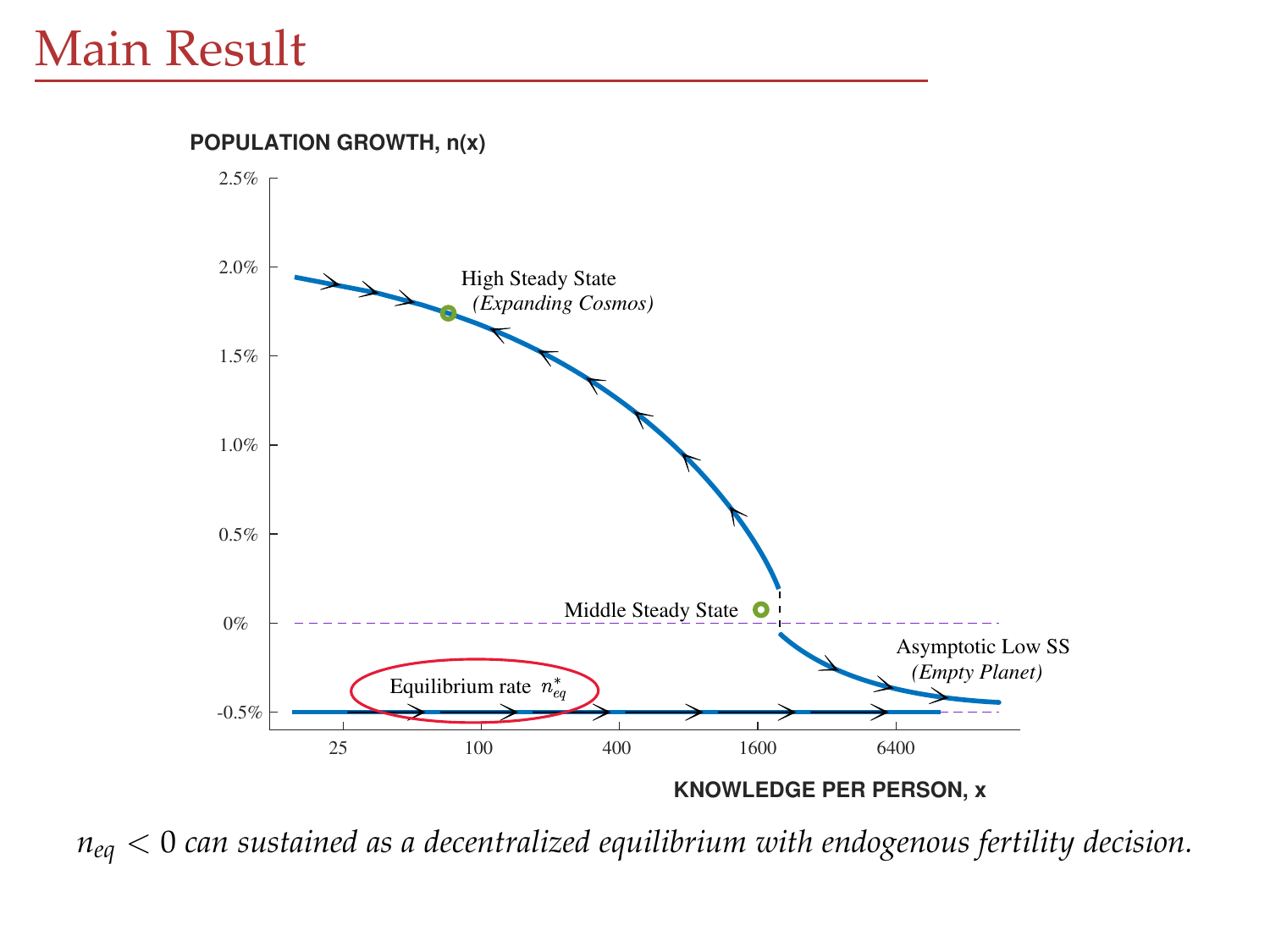-0.5% 0% 0.5% 1.0% 1.5% 2.0% 2.5% High Steady State *(Expanding Cosmos)* Middle Steady State O Equilibrium rate  $n_{eq}^{*}$ Asymptotic Low SS *(Empty Planet)* **POPULATION GROWTH, n(x)**

**KNOWLEDGE PER PERSON, x**

*nsp converges to neq when knowledge per person is too high.* ⇒ *The planet empties optimally!*

25 100 400 1600 6400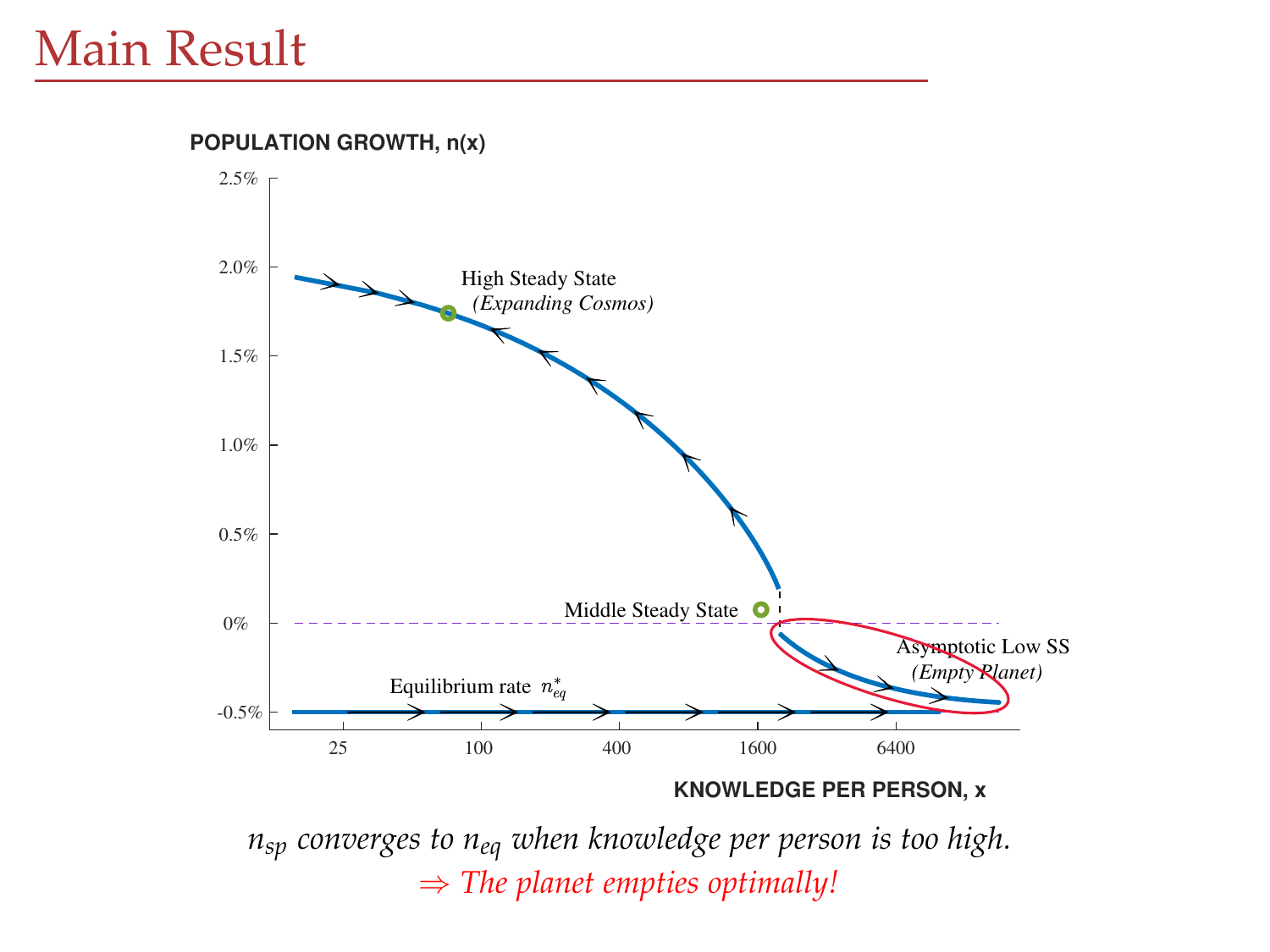## **Reflections**

- 1. Depreciation / obsolescence of knowledge reducing *x*?
	- $\blacktriangleright$  Ideas become obsolete or remain untapped
	- $\triangleright$  *x*  $\downarrow$   $\Rightarrow$  marginal product of researchers / offsprings  $\uparrow$   $\Rightarrow$  optimal fertility  $\uparrow$
- 2. The alternative economy: expanding cosmos
	- $\triangleright$  Would it be sustainable in a world with limited resources?
	- ▶ Natural / non-renewable resources?
- 3. More broadly, what about welfare?
	- If welfare in "empty planet" is higher than in "expanding cosmos," should we worry about  $n_{eq}$  < 0?
- 4. Could Malthusian forces reverse the emptying?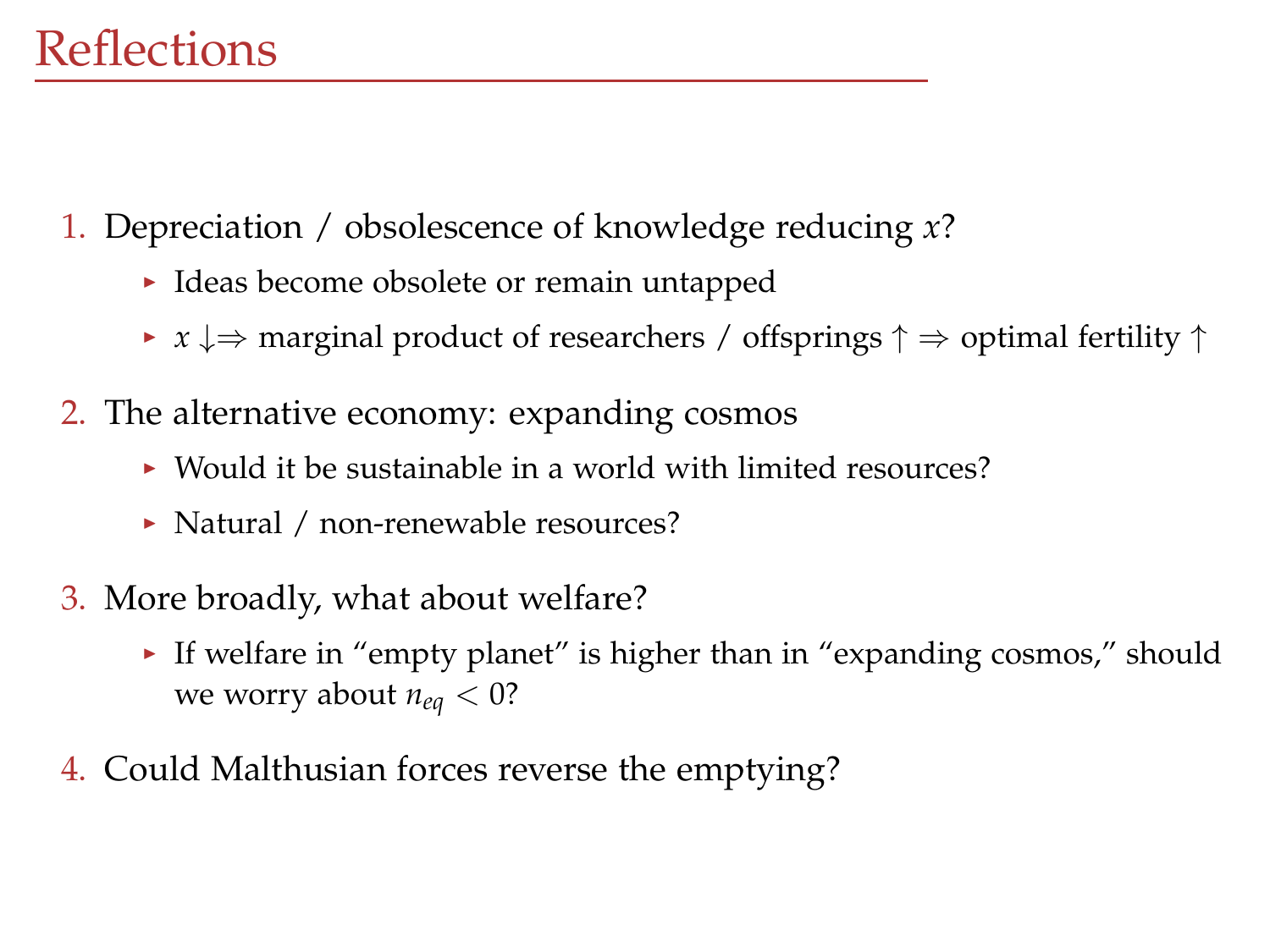Future of Growth and the Role of Policy

 $\triangleright$  Back to the idea production equation:

 $g =$  *research productivity*  $\times$  # *of researchers* 

 $\Rightarrow$  Policy makers should tackle both channels!

- 1. Promoting skilled immigration?
- 2. Competition policy / diffusion of ideas?
- 3. The role of developing economies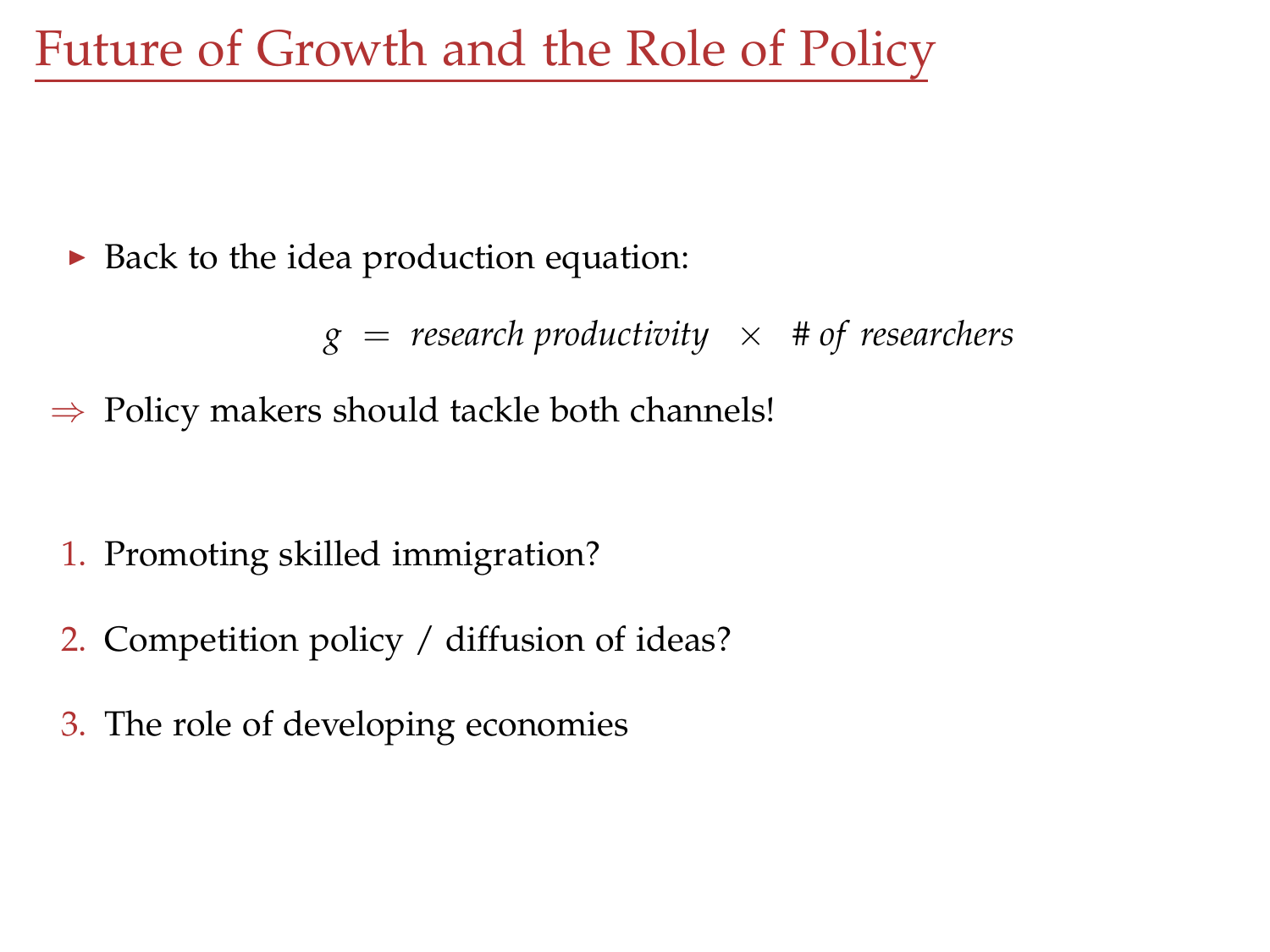- 4. Support for basic research
	- $\triangleright$  Enabling breakthrough innovations  $\Rightarrow$  boost to productivity growth
	- $\triangleright$  Role of public institutions / universities
- 5. Are some breakthrough inventions around the corner?
	- $\triangleright$  Diffusion of AI / automation
	- $\blacktriangleright$  Green economy offering new opportunities